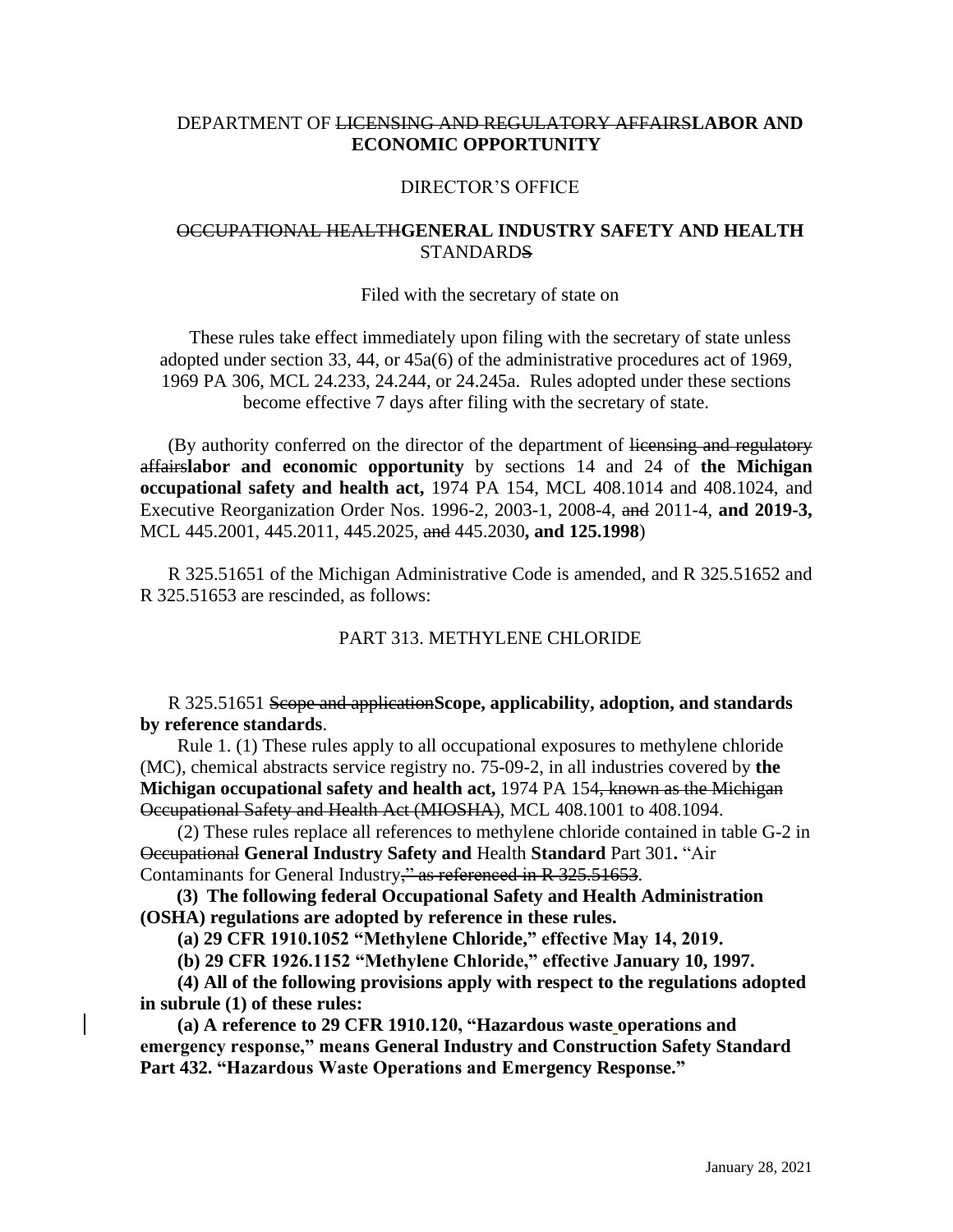**(b) A reference to 29 CFR 1910.133, "Eye and face protection," means General Industry Safety and Health Standard Part 433. "Personal Protective Equipment," General Industry Safety and Health Standard Part 33. "Personal Protective Equipment," and Construction Safety and Health Standard Part 6. "Personal Protective Equipment." as referenced in R 325.51653.** 

 **(c) A reference to 29 CFR 1910.1200 and 29 CFR 1926.59 "Hazard Communication," means Occupational Health Standard Part 430. "Hazard Communication," General Industry Safety Standard Part 92. "Hazard Communication," and Construction Safety Standard Part 42. "Hazard Communication."** 

 **(d) A reference to 29 CFR 1910.1020 "Access to employee exposure and medical records," means General Industry and Construction Safety and Health Standard Part 470. "Employee Medical Records and Trade Secrets."** 

 **(5) The provisions of 29 CFR 1910.1052 and 29 CFR 1926.1152 have the same force and effect as rules promulgated under the Michigan occupational safety and health act, 1974 PA 154, MCL 408.1001 to 408.1094.** 

 **(6) The standards adopted in subrule (1) of this rule are available from the United States Department of Labor, Occupational Safety and Health Administration website: www.osha.gov, at no charge as of the time of adoption of these rules.** 

 **(7) The standards adopted in subrule (1) of this rule are also available for inspection at the Department of Labor and Economic Opportunity, MIOSHA, Standards and FOIA Section, 530 W. Allegan Street, P.O. Box 30643, Lansing, Michigan, 48909-8143.**

**(8) The standards adopted in subrule (1) of this rule may be obtained from the publisher or may also be obtained from the Department of Labor and Economic Opportunity, MIOSHA, Standards and FOIA Section, 530 W. Allegan Street, P.O. Box 30643, Lansing, Michigan, 48909-8143, at the cost charged in this rule, plus \$20.00 for shipping and handling.**

 **(9) Appendices A, B, and C, to these rules are informational only and are not intended to create any additional obligations or requirements not otherwise imposed or to detract from any established obligations or requirements.** 

 **(10) The following Michigan occupational safety and health (MIOSHA) standards are referenced in these rules. Up to 5 copies of these standards may be obtained at no charge from the Department of Labor and Economic Opportunity, MIOSHA, Standards and FOIA Section, 530 W. Allegan Street, P.O. Box 30643, Lansing, Michigan, 48909-8143 or via the internet at website: www.michigan.gov/mioshastandards. For quantities greater than 5, the cost, as of the time of adoption of these rules, is 4 cents per page.**

 **(a) Construction Safety and Health Standard Part 6. "Personal Protective Equipment," R 408.40601 to R 408.40660.**

 **(b) General Industry Safety and Health Standard Part 33. "Personal Protective Equipment," R 408.13301 to R 408.13398.**

 **(c) General Industry Safety and Health Standard Part 433. "Personal Protective Equipment," R 325.60001 to R 325.60013.**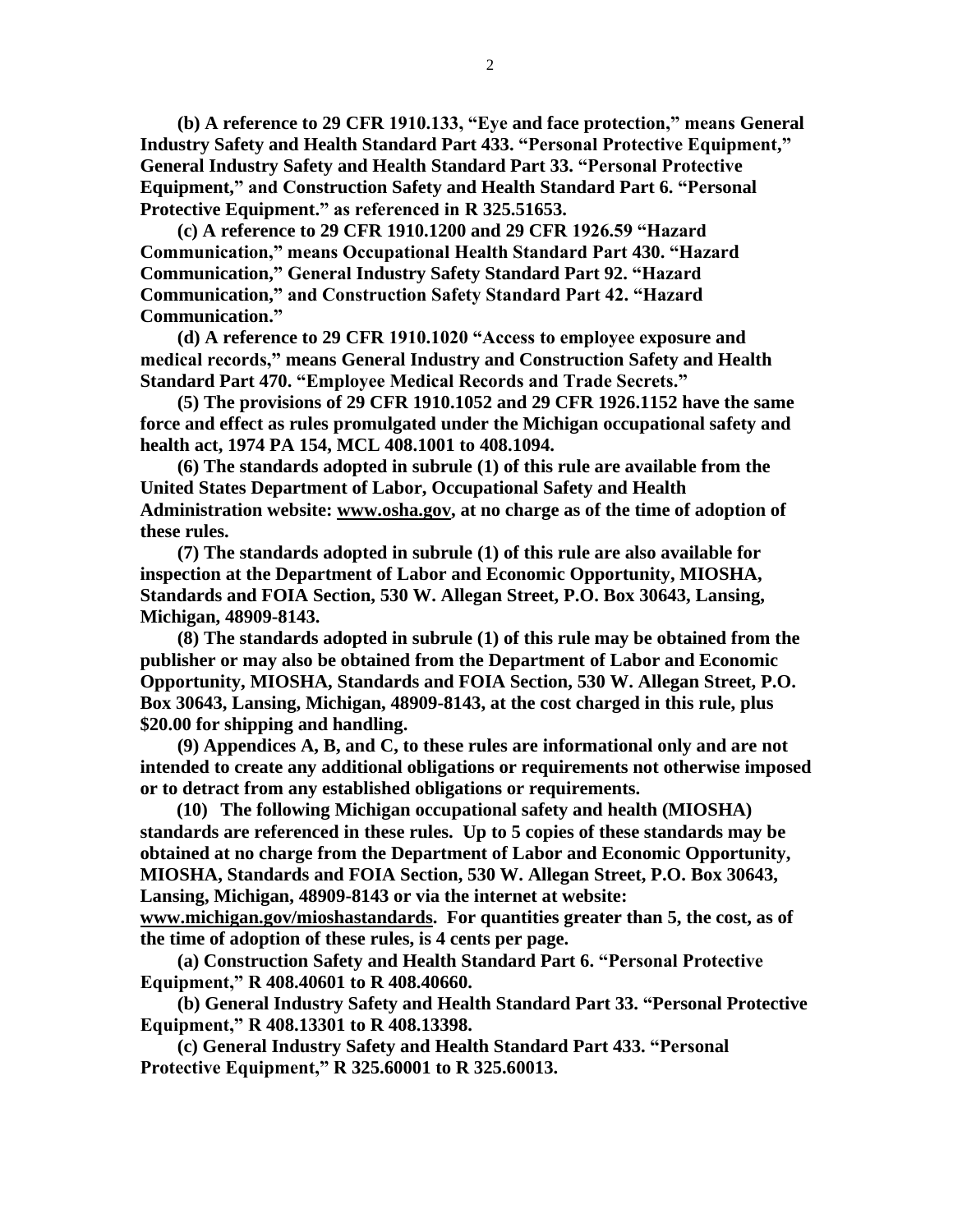**(d) Construction Safety Standard Part 42. "Hazard Communication," R 408.44201 to R 408.44204.**

 **(e) General Industry Safety Standard Part 92. "Hazard Communication," R 408.19201 to R 408.19204.**

 **(f) Occupational Health Standard Part 430. "Hazard Communication," R 325.77001 to R 325.77004.**

 **(g) General Industry Safety and Health Standard Part 301. "Air Contaminants for General Industry," R 325.51101 to R 325.51108.**

 **(h) General Industry and Construction Safety Standard Part 432. "Hazardous Waste Operations and Emergency Response," R 325.52101 to R 325.52137.**

 **(i) General Industry and Construction Safety and Health Standard Part 470. "Employee Medical Records and Trade Secrets," R 325.3451 to R 325.3476.**

R 325.51652. Adoption of standards by reference**Rescinded**.

Rule 2. (1) The following federal occupational safety and health administration (OSHA) regulations are adopted by reference in these rules.

(a) 29 C.F.R. §1910.1052 "Methylene chloride," effective March 26, 2012.

(b) 29 C.F.R. §1926.1152 "Methylene chloride," effective January 10, 1997.

 $-(2)$  All of the following provisions apply with respect to the regulations adopted in subrule (1) of these rules:

 $-(a)$  A reference to 29 C.F.R.  $\frac{1910.120}{10.120}$ , "Hazardous waste and emergency response," means Occupational Health Standard Part 432 "Hazardous Waste Operations and Emergency Response," as referenced in R 325.51653.

 (b) A reference to 29 C.F.R. §1910.133, "Eye and face protection," means Occupational Health Standard Part 433 "Personal Protective Equipment;" General Industry Safety Standard Part 33 "Personal Protective Equipment;" and Construction Safety Standard Part 6 "Personal Protective Equipment;" as referenced in R 325.51653.

 (c) A reference to 29 C.F.R. §1910.1200 and 29 C.F.R. §1926.59 "Hazard communication," means Occupational Health Standard Part 430 "Hazard Communication;" General Industry Safety Standard Part 92 "Hazard Communication;" and Construction Safety Standard Part 42 "Hazard Communication;" as referenced in R 325.51653.

 (d) A reference to 29 C.F.R. §1910.1020 "Access to employee exposure records and medical records," means Occupational Health Standard Part 470 "Employee Medical Records and Trade Secrets," as referenced in R 325.51653.

 (3) The provisions of 29 C.F.R. §1910.1052 and 29 C.F.R. §1926.1152 have the same force and effect as rules promulgated under 1974 PA 154, known as the Michigan Occupational Safety and Health Act (MIOSHA), MCL 408.1001 to 408.1094.

 $-(4)$  The standards adopted in subrule  $(1)$  of this rule are available from the United States Department of Labor, Occupational Safety and Health Administration website: www.osha.gov, at no charge as of the time of adoption of these rules.

 $-(5)$  The standards adopted in subrule  $(1)$  of this rule are also available for inspection at the Department of Licensing and Regulatory Affairs, MIOSHA Standards Section, 7150 Harris Drive, Lansing, Michigan, 48909-8143.

 (6) The standards adopted in subrule (1) of this rule may be obtained from the publisher or may also be obtained from the Department of Licensing and Regulatory Affairs,